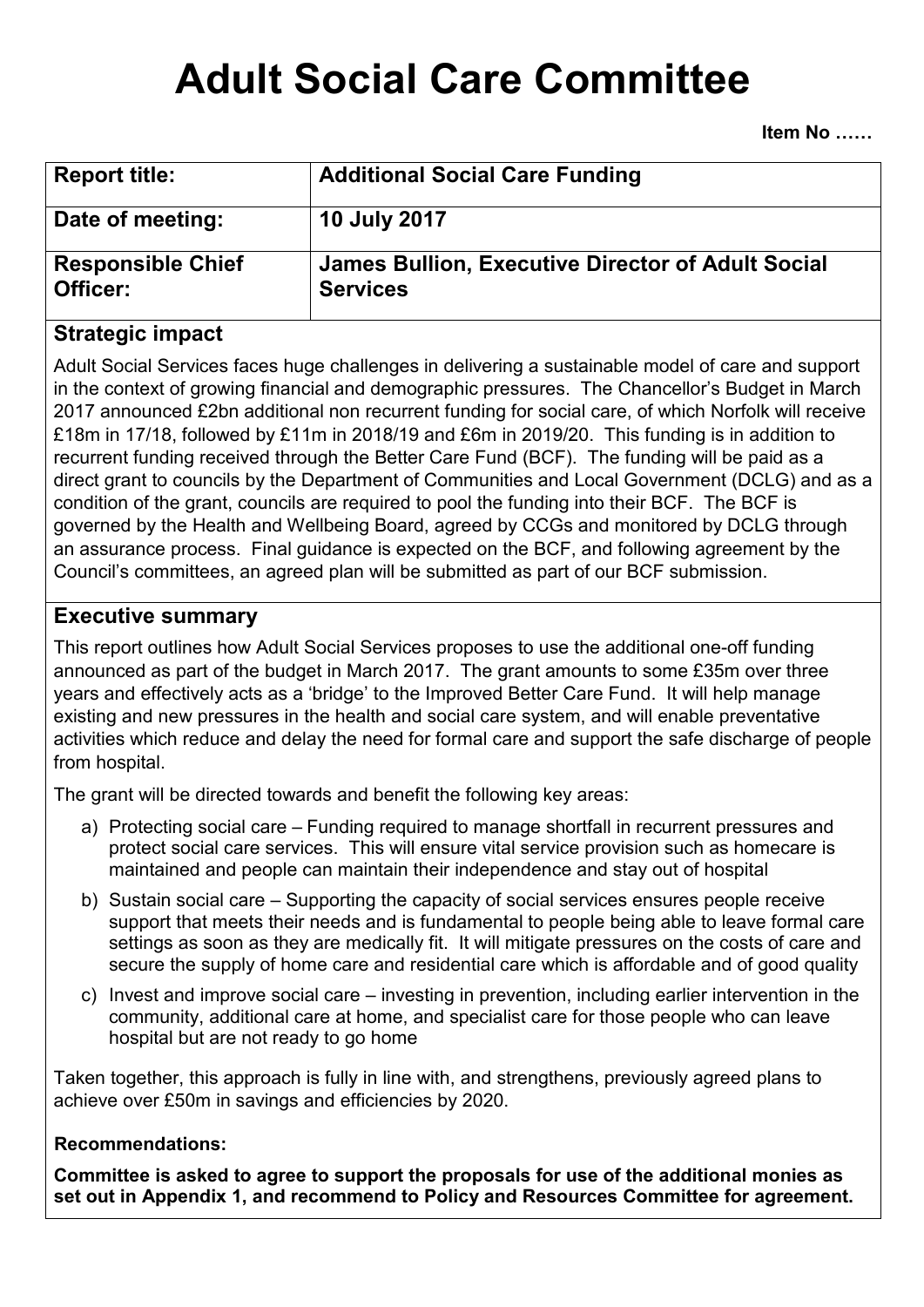## **1. Background**

- 1.1 The Chancellor's Budget in March 2017 announced £2bn additional non recurrent funding for social care, of which Norfolk will receive £18m in 17/18, followed by £11m in 2018/19 and £6m in 2019/20. The funding will be paid as a direct grant to councils by the DCLG. As a condition of the grant, councils will be required to pool the funding into their BCF and agree a plan. This plan is governed by the Health and Wellbeing Board and signed off by CCGs and DCLG through national and local assurance.
- 1.2 Additional investment and funding proposals require approval and endorsement of the ASC Committee in addition to agreement by Clinical Commissioning Groups (CCGs).

## **2. Grant Conditions from the Additional social care funding**

- 2.1 Councils are required to meet the grant conditions which have been set out in the grant determination letter sent to all councils. The new, one off, additional social care grant will be paid directly to local authorities from the DCLG and will be included in the BCF. Guidance sets out the purposes of the funding which is to be spent on adult social care and used for the purposes of:
	- **1. Meeting social care needs**
	- **2. Reducing pressures on the NHS supporting people to be discharged from hospital when they are ready**
	- **3. Ensuing that the local social care provider market is stabilised**
- 2.2 The Government has made clear that part of this funding is intended to enable local authorities to quickly provide stability and extra capacity in local care systems. Local authorities are therefore able to spend the grant, including to commission care, subject to the conditions set out in the grant determination, as soon as plans have been locally agreed.
- 2.3 The additional funding supports the shared agendas of health, Acutes and social care. Funding, is short term and operates as a 'bridge' to recurrent funding within the Improved BCF (iBCF) therefore it is important that initiatives undertaken seek to genuinely manage and divert demand within the system. Robust evaluation and monitoring of all interventions will be undertaken to identify where in the system efficiencies are made - this will support sustainability in the long term.

## **3. Promoting Independence – Adult Social Services vision and priorities**

- 3.1 Adult Social Services has developed a vision for the future to support people to be independent, resilient and well. The strategy to achieve that vision – Promoting Independence – is shaped by the Care Act with its call to action across public services to prevent, reduce and delay the demand for social care.
- 3.2 It aims to shift spending away from the more costly intensive spending such as residential care, towards earlier intervention and prevention, reducing demand for services over a number of years.
- 3.3 The strategy has these main elements:
- 3.3.1 **Prevention and early help** Empowering and enabling people to live independently for as long as possible through giving people good quality information and advice which supports their wellbeing and stops people become isolated and lonely. It will help people stay connected with others in their communities, tapping into help and support already around them – from friends, families, local voluntary and community groups. For our younger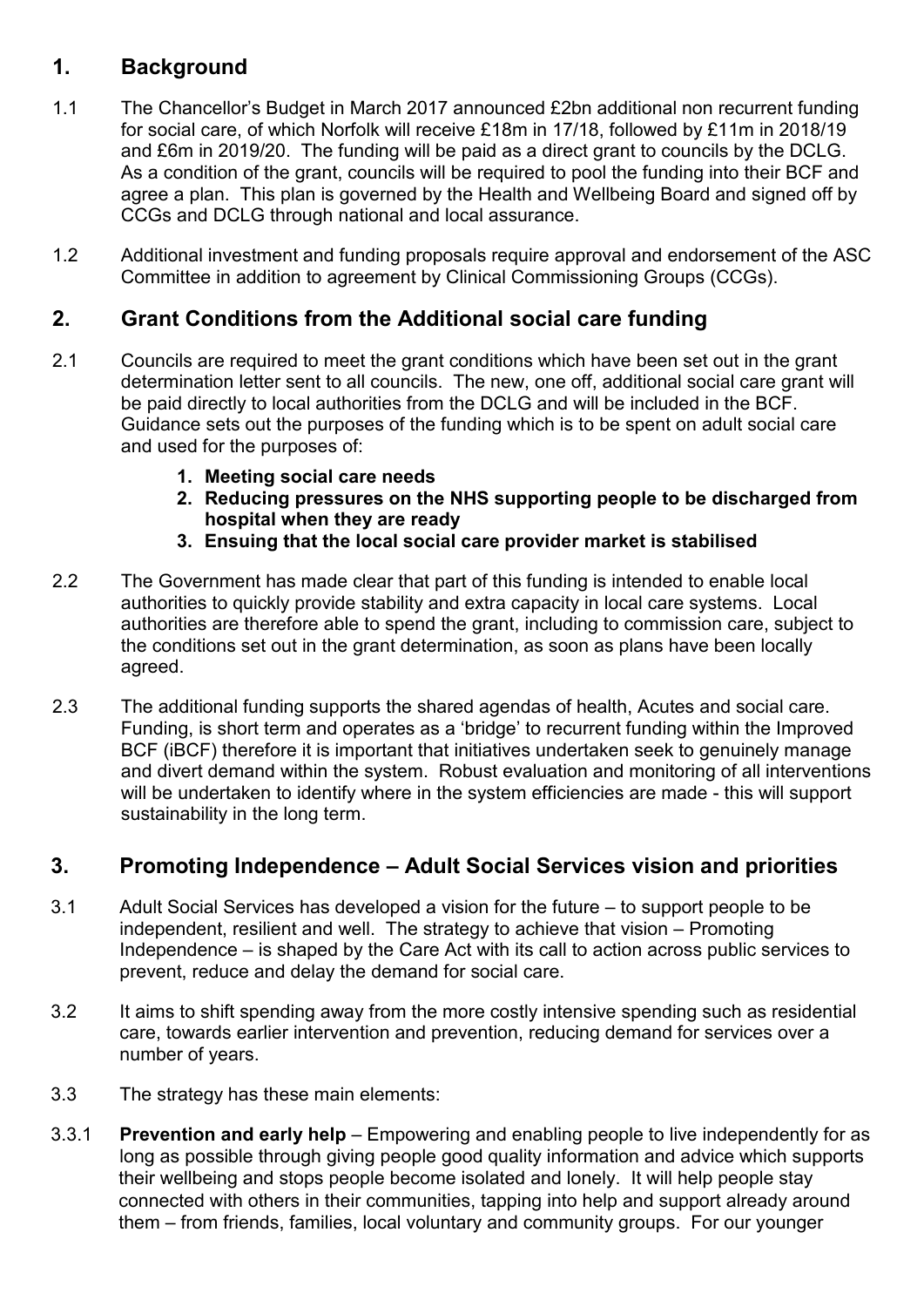adults with disabilities, we want them to have access to work, housing and social activities which contribute to a good quality of life and wellbeing.

- 3.3.2 **Staying independent for longer** – for people who are most likely to develop particular needs, we will aim to intervene earlier. Our social care teams will look at what extra input could help people's quality of life and independence – this might be some smart technology, some adaptations to their homes to prevent falls, or access via telephone or on-line to specialist tailored advice. When people do need a service from us, we want those services to help people gain or re-gain skills so they can live their lives as independently as possible.
- 3.3.3 **Living with complex needs** – for some people, there will be a need for longer term support. This might mean the security of knowing help is on tap for people with conditions like dementia, and that carers can have support. We will look at how we can minimise the effect of disability so people can retain independence and control after say, a stroke or period of mental illness.
- 3.4 Together with implementing this change programme, these are the service priorities:
	- a) Strengthen social work so that it prevents, reduces and delays need great social work, in all its forms, is at the heart of delivering our vision, and is at the heart of our statutory role as outlined in the Care Act
	- b) Be strong partners for integrated working to support a good life in communities working with partners, sharing information, joining up services will help us avoid duplication and plan health and social care so it is organised around how individuals want to live their lives, not around organisational structures
	- c) Increased focus on quality and safeguarding during a period of change, the need to be relentless on quality and safeguarding becomes even more important
	- d) Strong financial and performance accountability the council has prioritised spending on adult social care and made some tough decisions to ensure that we are on a sound financial footing. There must be a continuous focus on efficiency, driving out waste and unnecessary cost, and ensuring every pound invested represents the best possible value

## **4. Improved Better Care Fund and Norfolk County Council (NCC) Budget Planning**

4.1 The additional funding is one-off and is being provided as a bridge to the recurrent improved Better Care Fund. Both funding sources will be received directly from DCLG. The table below shows the profile of the one-off additional funding and the improved Better Care Fund. The improved better care fund has been shown within the medium term financial plan agreed by County Council. The funding for 2017-18 was built into funding sources.

| 4.2 | <b>£Ms</b> | New funding<br><b>iBCF</b> as per<br>2017 Spring | iBCF as per 2015<br><b>Spending Review</b><br>(recurrent) | Total  | Additional/Reduction<br>in funding year on<br>year |
|-----|------------|--------------------------------------------------|-----------------------------------------------------------|--------|----------------------------------------------------|
|     |            | Budget (one-<br>off)                             |                                                           |        |                                                    |
|     | 2017/18    | 18.561                                           | 1.885                                                     | 20.446 | 20.446                                             |
|     | 2018/19    | 11.901                                           | 15.828                                                    | 27.729 | 7.283                                              |
|     | 2019/20    | 5.903                                            | 28.372                                                    | 34.275 | 6.546                                              |
|     | 2020/21    |                                                  | 28.372                                                    | 28.372 | (5.903)                                            |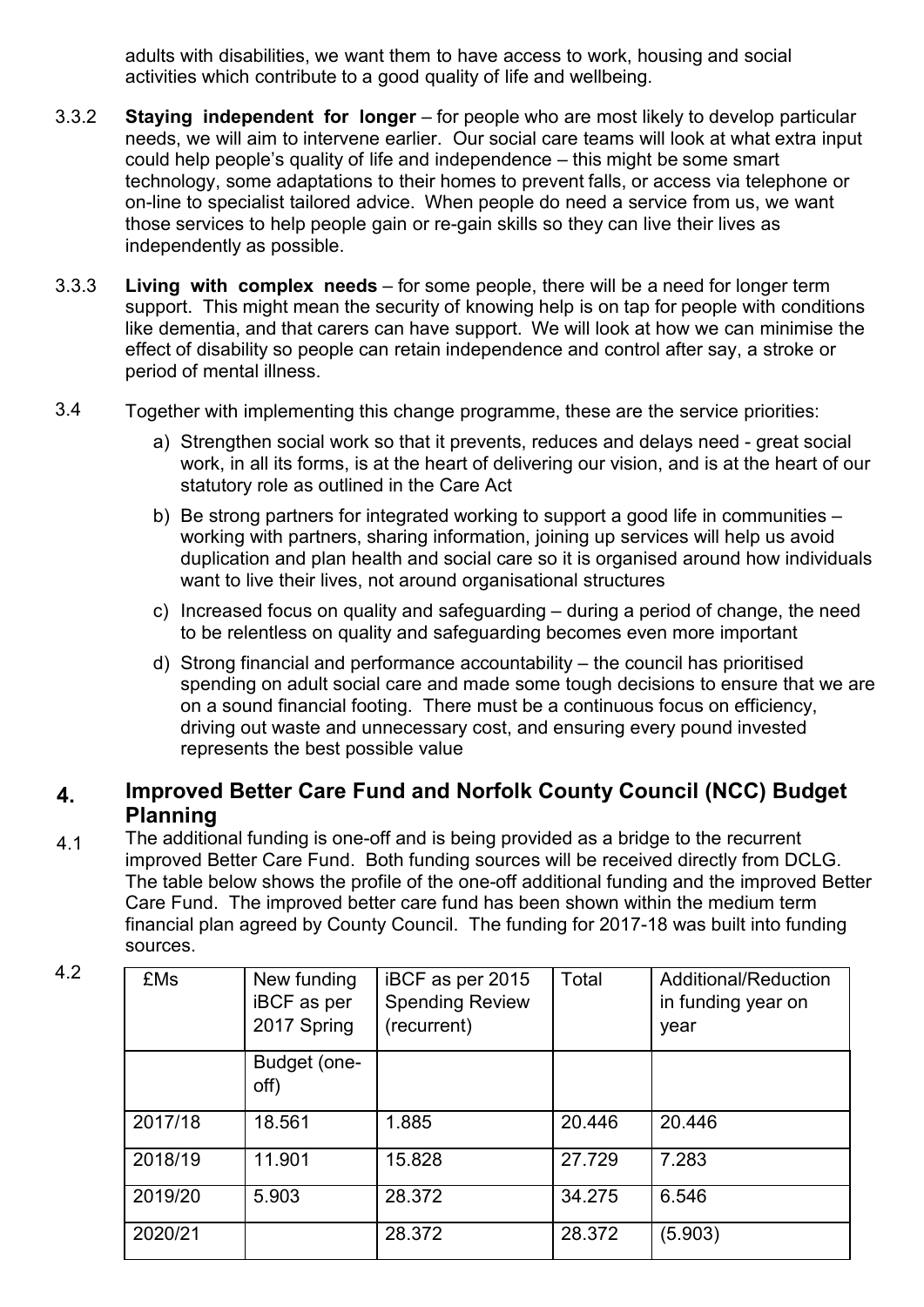## **5. Norfolk Priority Proposals**

- 5.1 Priority areas for Norfolk are summarised thus:
	- a) Protection of social care maintaining social care services
	- b) Sustain social care focus on the market and securing supply and workforce
	- c) Invest and improve social care support health functions in discharging their duties including work with CCGs and providers to meet National Condition 4
- 5.2 While the additional funding will need to be pooled within the BCF and principles agreed as part of the overall plan, investment of this element of the fund will be agreed by NCC Adult Social care Committee. Detailed description of the proposals is contained within **Appendix 1 Table 1**.
- 5.3 These priority areas complement and support the key PI themes and are focused on supporting the shared objectives of health and social care partners, combining an enhanced prevention offer, with direct support to NHS systems to support discharge from hospitals.
- 5.4 Grant conditions note that NCC, together with health partners, will need to meet National Condition 4 of the BCF (Managing Transfers of Care) and key to managing transfers of care is the implementation of the High Impact Change Model (HICM). This offers a practical approach to supporting health and social care systems to manage patient flow and discharge and can also be used to self-assess how health and social care systems are working now.
- 5.5 The national condition applies to both councils and CCGs, and both are expected to agree how the model's implementation will be funded. The model requires active management and funding of discharge pathways by CCGs, Acutes and social care; the impact on delayed discharge figures will be contingent on this. Strong partnership and co-operation will be needed to ensure a joined up and consistent approach.
- 5.6 S151 Officers will need to confirm that funding provided through the improved BCF is spent in addition to existing plans for spending in 17/18.
- 5.7 DCLG will monitor the impact of the grant on local care services and delayed hospital transfer (DTOC) figures through a comprehensive narrative required quarterly. The focus of the return is on care provision that supports effective discharge and flow through the system as a whole in addition to monitoring capacity and resilience of the market overall.
- 5.8 The impact of the additional spend will need to be swiftly felt in 17/18 and high level agreement of principles will facilitate detailed proposals to be developed and implemented. For clarity, and in order to support CCGs to manage and plan flow, funding has nominally been allocated across the three acute systems (**Appendix 1, Table 2**). This indicates how resources will be allocated to support the health system although in practice there will need to be flexibility to direct resources where problems with delayed transfers and social care capacity are most intense.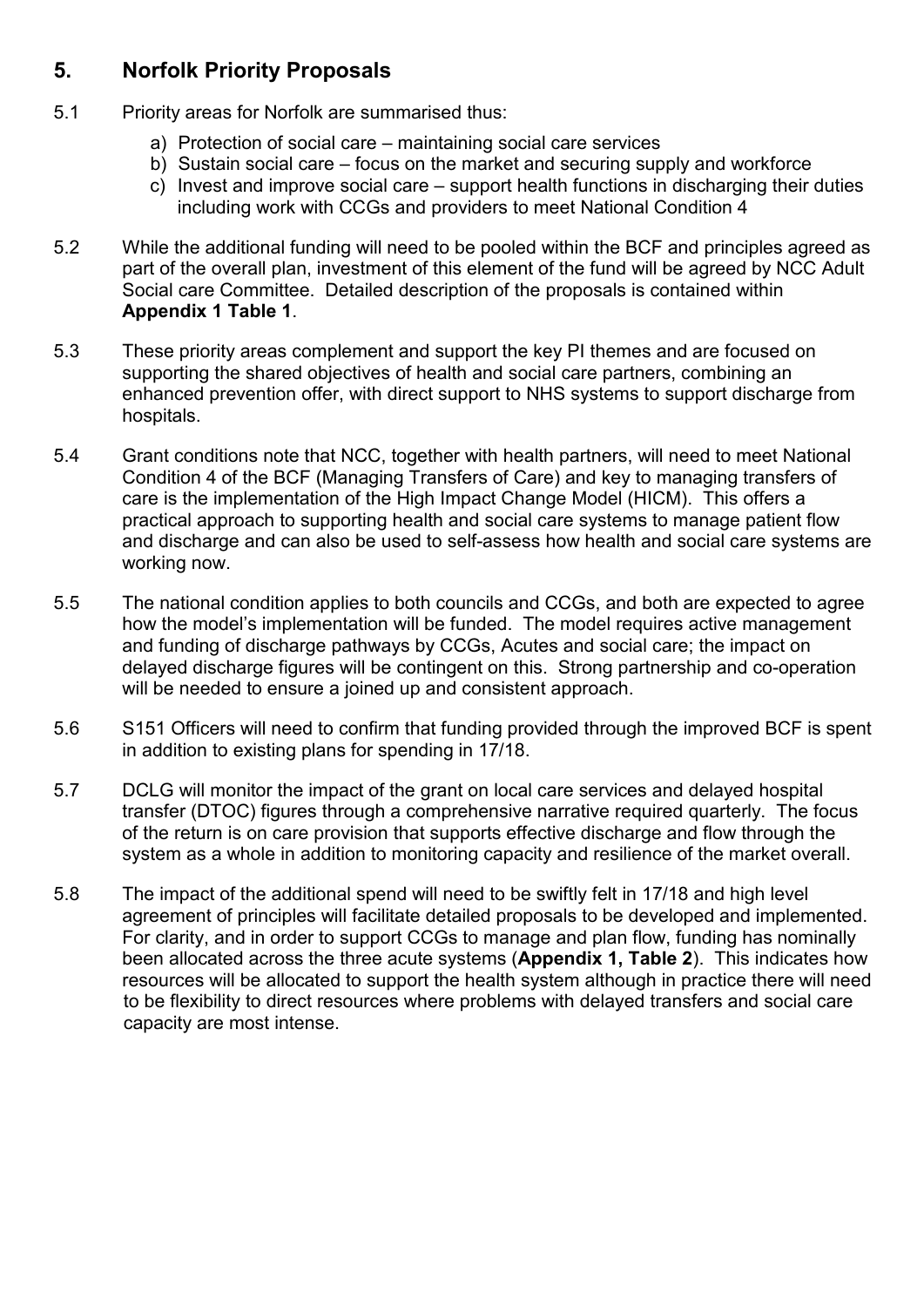#### 5.9 **Protection of social care**

- 5.9.1 This area covers medium term risk to the social care budget and the consequent impact on services arising from:
	- a) The end of the three year protection of social care Section 75 in 2019/20 (BCF)
	- b) Enabling some future protection of social care through mitigating the need for additional reductions arising from the identified budget shortfall for future years. 2017-18 budget
- 5.9.2 Sustaining the care market is key to the sustainability of the system overall as additional cost pressures would otherwise need to be met through reductions in social care provision.

### 5.10 **Sustain Social Care**

- 5.10.1 Social care is under pressure to continue to meet the care and support needs of the population and as part of this task NCC is required to ensure the market for social care is managed to be sustainable and effective.
- 5.10.2 Much of NCC spending is in market based services such as homecare and care homes and the additional short term funding will be used to help support increases in costs, sustain services and ensure that capacity within social work teams is sufficient to meet demand. These areas are crucial in ensuring that the health service is able to manage its demand effectively and supports the close partnership between health and social care necessary to ensure overall system sustainability.
- 5.10.3 In practice much of this spend will have a recurrent cost pressure, which will need to be a first call on the improved better care fund in future years
- 5.10.4 Key areas for the Norfolk system are:
	- a) Working with homecare and care home markets to ensure sustainable care provision and managing potential market failures which presents risk to individuals but also the system overall. Funding here will support integrity of the care market
	- b) Responding to additional contractual cost pressures arising from national living wage (NLW). NLW while supporting recruitment into the care sector places a direct pressure on providers. NCC needs to support the sector in managing these pressures and ensuring that provision is sustainable
	- c) Care pressures direct support to secure increased capacity in the home support market in areas where there is unmet need, which can reduce options for individuals and delay discharges from hospital. The principle which supports managing needs within the community rather than in formal care settings increases demands on the market based offer and resources will be focused on strengthening this
	- d) Managing capacity within social work teams to enable timely assessment and assist people at discharge and to prevent admissions. Strengthening social work is one of the key strands of prevention of admissions to both hospitals and care homes. Additional capacity here will also support the development of a more dynamic response to hospital teams with resources directed at areas of pressure. Further detail on cost and capacity is contained in section 7.7 below. The expectation is that this investment would help achieve additional savings and would need to be self-financing by 2019-20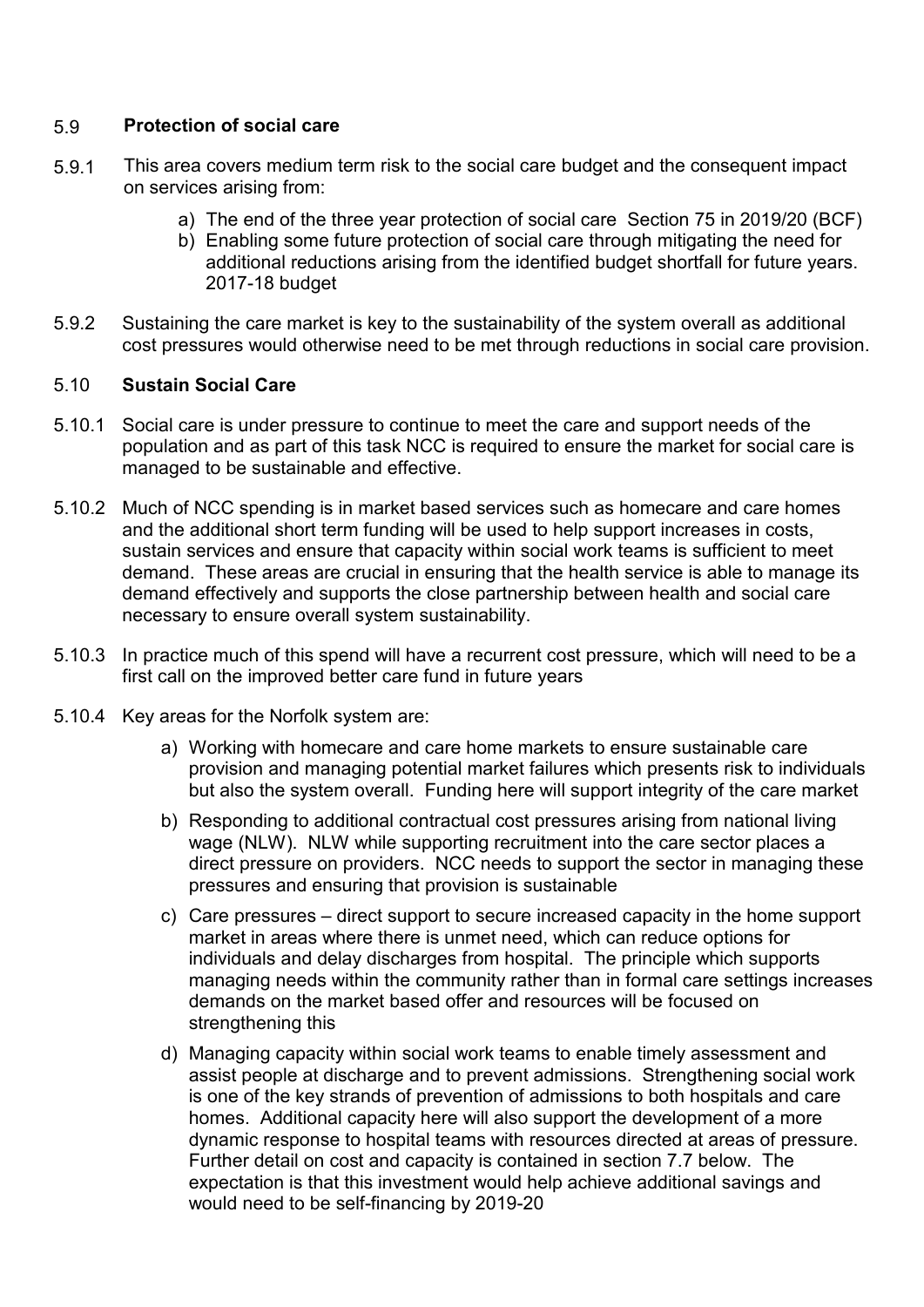## **6. Invest and Improve**

- 6.1 Additional one-off funding offers the opportunity to implement demand management initiatives that will support ensuring people are safely and quickly discharged from hospital when they are medically fit to do so. These initiatives will ensure that Condition 4 – 'managing transfers of care are met' and the principles of the HICM, including a Discharge to Assess model, are explored and implemented.
- 6.2 Initiatives will require full collaboration of the Acutes and CCGs in order to ensure that system flow is consistently improved across the health and social care landscape. Joining up of pathways in and out of hospital is essential for any new initiatives to have real and sustained impact.
- 6.3 Analysis of delayed transfers of care (Dtoc) for each of the Acutes and Norfolk and Suffolk Foundation Trust (NSFT) hospitals will support identification of the most effective intervention for each part of the system.
- 6.4 Priorities, which will need to be on an invest to save basis include:
	- a) Expansion of prevention schemes and community/care navigation schemes including social prescribing (SP). Evidence shows that SP can have a significant impact on reducing demand on hospitals and work with District Councils and Public Health will explore how these initiatives can be linked to work closely with the provision of disabled facility grants and information and advice sources. In order to impact change across Norfolk it is anticipated that external finance will need to be secured and funding opportunities are being explored
	- b) The HICM will require Acutes and CCGs to commit to work collaboratively in order to apply best practice to facilitate hospital discharges. Co-production of a trusted assessor model with providers will ensure that each Acute is able to discharge people safely and efficiently back to care homes. Further work with Acute and health partners to establish a consistent and robust approach to shared assessments is underway
	- c) Bed based reablement and active assessment beds– the 'homefirst' model describes a system that helps promote independence for older people and at the same time relieves pressure on health services. Bed based reablement facilities will be scoped to serve appropriate discharge from Acutes; these facilities would work in conjunction with active assessment beds and CCG 'supported care' initiatives and, combined, will support the process of swift and safe discharges
	- d) Wrap around home care supporting the development of 'supported care models' it is proposed to develop an enhanced level of homecare that will wrap around people on discharge to ensure needs are met expertly and the 'homefirst' model is resourced effectively
	- e) Additional provision is being scoped to support discharges from mental health hospitals and support to carers. Funding is proposed to enhance existing initiatives on the basis of invest to save

## **7. Investment in additional social care capacity**

- 7.1 We have analysed patterns of social work and associated activity across the county to understand better current workloads, practices, challenges and barriers.
- 7.2 We have modelled different scenarios using our cost and demand model to test whether we have the right resources, skills and capacity in the right places, and our conclusions from this work are that we need to invest in more front line social workers, and some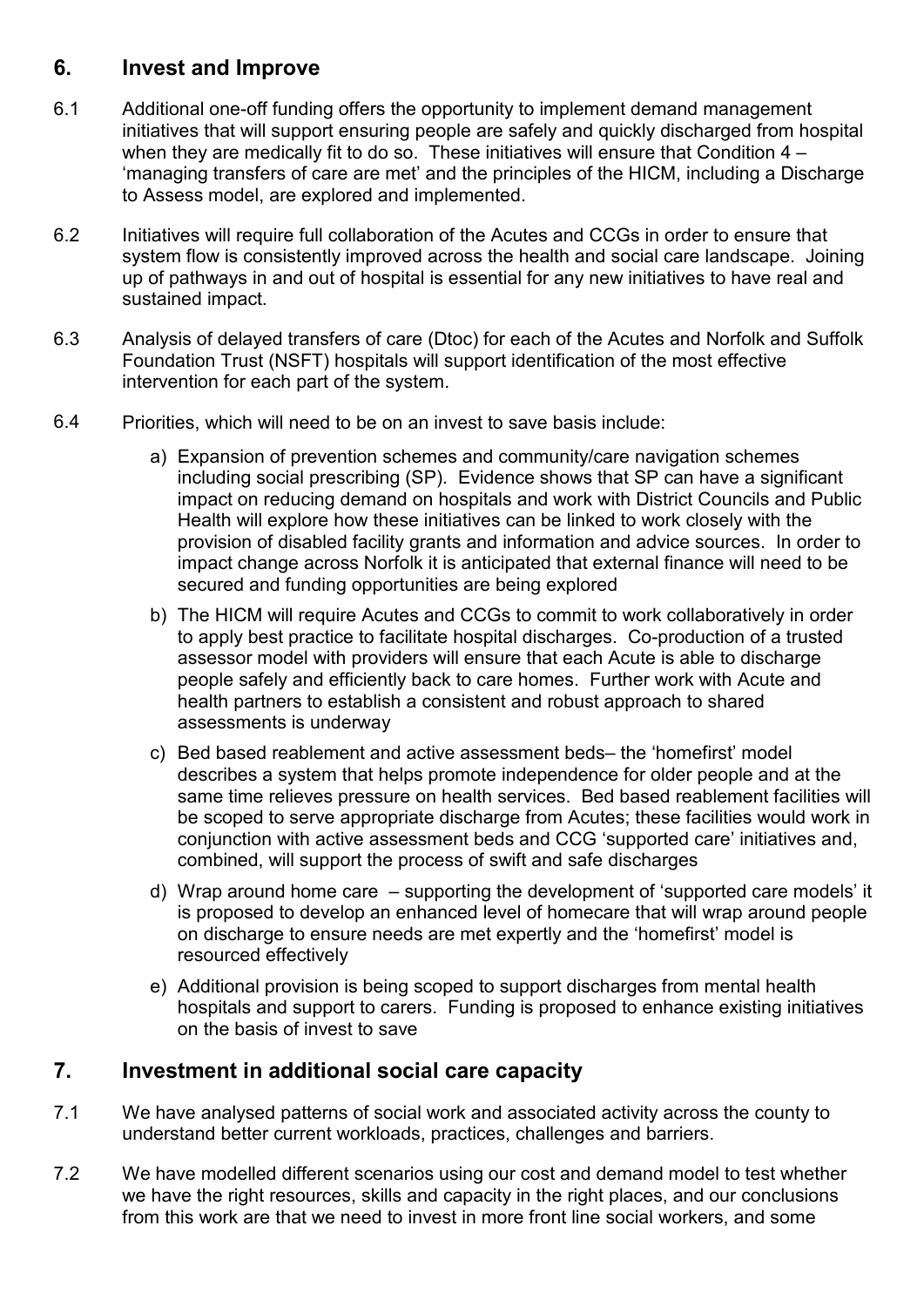additional team managers. The staffing establishment has not sufficiently kept pace with the changes introduced by the Care Act, the changing complexity of workloads, and increasing expectations about discharge from hospital and admission avoidance.

- 7.3 The additional funding for social care means we can strengthen teams in our localities sooner to sustain and improve the health and social care system.
- 7.4 Over the next three years, our modelling shows that we need to invest in the equivalent of 50 social workers in our locality teams. The cost of this is £3.4m per annum which will be recouped over the period of the new Medium Term Financial Strategy through increased savings.
- 7.5 Additional capacity will also address the backlog of work which is currently being carried across all teams. Over the last year this backlog has meant that at any one time between 2500 and 2900 pieces of work are waiting to be started – often assessments of people who have had an initial conversation with adult social care (and who may have had interim services put in place) but where a full assessment is required to make sure the right support is in place. The backlog is not good practice, and requires considerable additional social work time to monitor risk and to prioritise activity. The investment will:
	- a) enable teams to manage the volumes of work to provide the right level of resources to underpin strengths-based social work, supporting timely discharge and preventing admissions to acute hospitals
	- b) provide an establishment which keeps pace with predicted demand while continuing to give the very best service
- 7.6 By strengthening social work and eradicating waiting lists, we will ensure that people remain as independent as possible for as long as possible, and that health and social care resources are focussed on those in the most need. Our strengths-based model of care supports the development and implementation of a 'Three Conversations' model, promoting 'wrap-around' integrated working. This earlier intervention in the community will support admission avoidance and re-admissions as well as facilitating speedy discharges to the most suitable setting.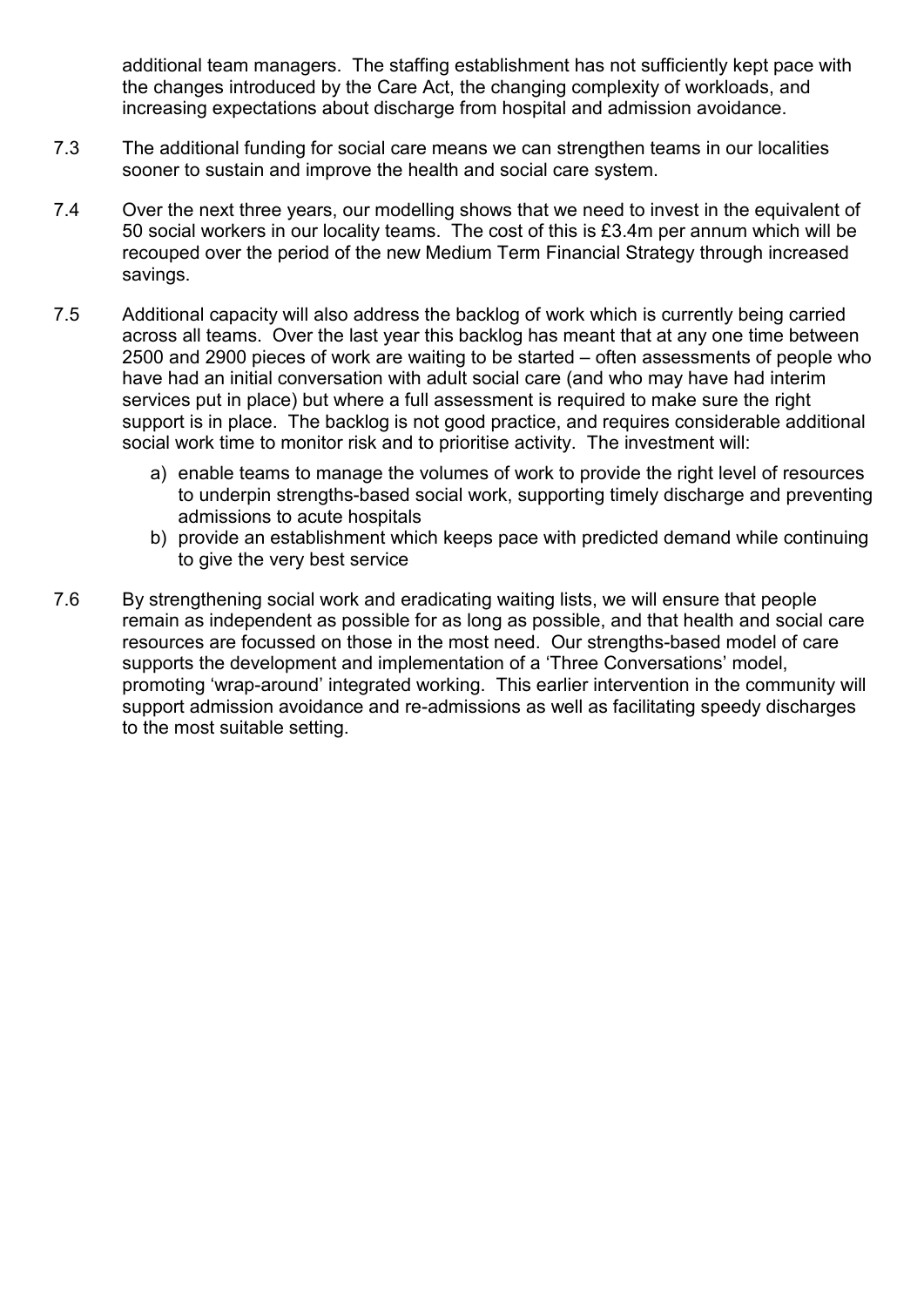7.7 The costs for proposals to invest in additional social work capacity are as follows:

| <b>Proposal</b>                                                                        | <b>Costs</b>                                    |
|----------------------------------------------------------------------------------------|-------------------------------------------------|
| Additional and re-organised Social Work and<br><b>Assistant Practitioner Capacity:</b> | £2,146,300 p.a.                                 |
| Increased and re-organised management capacity:                                        | £829,170 p.a.                                   |
| Strengthened professional development offer for staff:                                 | £196,660 in 2017-18<br>£513,651 p.a. thereafter |
| Strengthened professional development offer for<br>managers:                           | £22,800 one-off cost                            |
| Pilot Implementation through an Innovation Site<br>approach:                           | £71,892 one off cost                            |
| Total costs for year one                                                               | £3,266,822                                      |
| <b>Total costs subsequent years</b>                                                    | £3,489,121                                      |

## **8. Issues, Risk and Innovation**

- 8.1 The risks in the adults' risk register are all pertinent to the delivery of the improved performance required from the additional social care funding. The funding is specifically focused on addressing key areas of pressure within the system and the combination of protection of social care and innovation in terms of investment in new mechanisms will need to be demonstrated in the performance of the system as whole, both in terms of delayed transfers of care, but also in enhanced capacity and sustainability within the care market.
- 8.2 Close monitoring of performance is already undertaken and this will support the flexing of resources to ensure that maximum impact is felt from the additional funding. Sustained improvements in performance will require the close collaboration and joint working of Acutes, CCGs, NSFT and ASC.

## **9. Summary**

- 9.1 The government has made clear that part of the one-off additional social care grant is intended to enable local authorities to quickly provide stability and extra capacity in local care systems. Local authorities are therefore able to spend the grant, including to commission care, subject to the conditions set out in the grant determination, as soon as plans for spending the grant have been locally agreed with CCGs involved in agreeing the Better Care Fund plan."
- 9.2 The additional social care grant is short term and there is a strong focus on the proposed commitments in 17/18. However, where necessarily expenditure would give rise to an ongoing commitment, this is stated as recurrent in **Appendix 1**. In practice these commitments will be a first call on the recurrent iBCF in future years. All short term investments will need to demonstrate how demand for services is shifted and pathways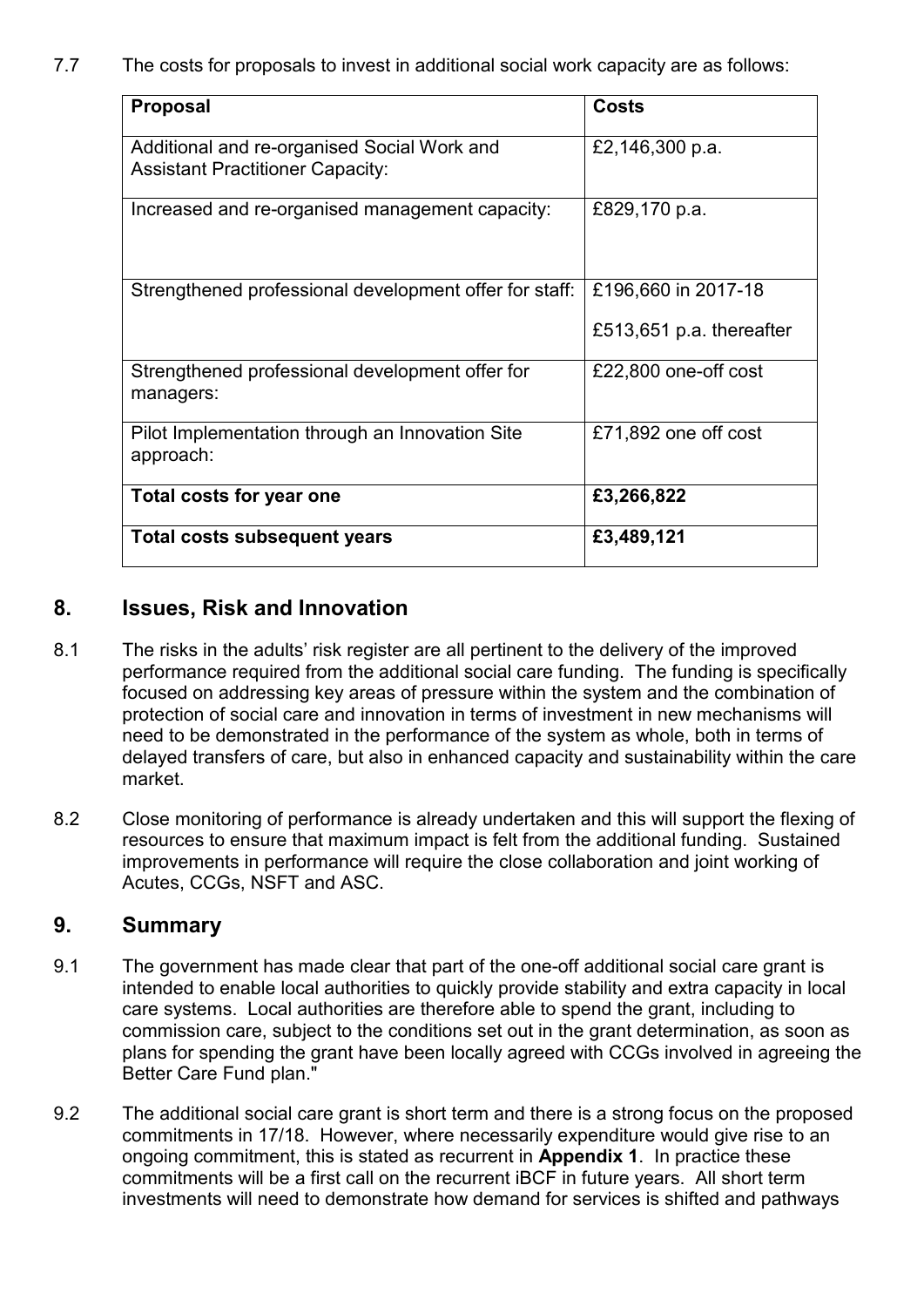improved as a result. This is key to ensuring that improvements in flow and customer experience are maintained as funding subsequently reduces.

9.3 The proposed investment of additional social care funding will support the health and social care system in Norfolk, managing existing and new pressures and implementing the HICM as required by the DCLG grant conditions. The use of the funding reflects the priorities identified within the Promoting Independence strategy and builds on the overarching priorities of the service; strengthening social work, being good partners for integration and improving the quality of services. By working with our health partners the additional spend will have a positive impact on delayed transfers of care and increase capacity to support people in their homes. The impact of the additional spend will also strengthen the plans to achieve over £50m in savings and efficiencies by 2020.

## **10 Recommendations**

10.1 **Committee is asked to agree to support the proposals for use of the additional monies as set out in Appendix 1, and recommend to Policy and Resources Committee for agreement.**

## **Officer Contact**

If you have any questions about matters contained in this paper or want to see copies of any assessments, e.g. equality impact assess[ment, please get in touch](mailto:sera.hall@norfolk.gov.uk) with:

| <b>Officer Name:</b> | Tel No:      | <b>Email address:</b>    |
|----------------------|--------------|--------------------------|
| Sera Hall            | 01603 224378 | sera.hall@norfolk.gov.uk |



If you need this report in large print, audio, Braille, alternative format or in a different language please contact 0344 800 8020 or 0344 800 8011 (textphone) and we will do our best to help.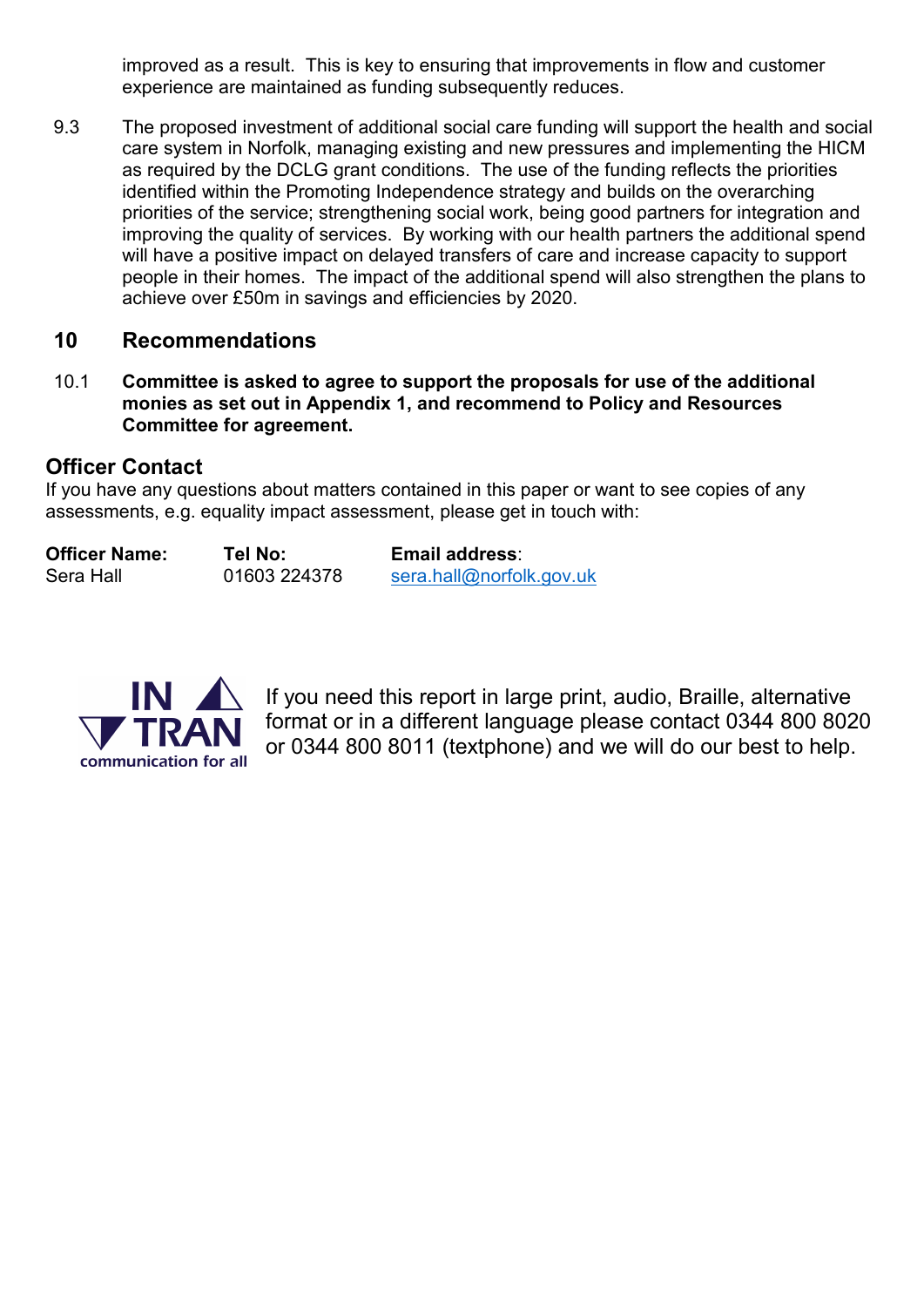# Appendix 1

# Table 1

| Planning<br>priority | <b>Grant</b><br><b>Condition</b>                                                             | <b>Description</b>                                                                                                      | 2017/18   | 2018/19    | 2019/20    | <b>Impact</b>                                                                                                                                                                                                                                                                                                                    |
|----------------------|----------------------------------------------------------------------------------------------|-------------------------------------------------------------------------------------------------------------------------|-----------|------------|------------|----------------------------------------------------------------------------------------------------------------------------------------------------------------------------------------------------------------------------------------------------------------------------------------------------------------------------------|
| Protect              | Meeting<br>Social<br>Care<br><b>Needs</b>                                                    | Funding required to<br>manage shortfall in<br>recurrent pressures<br>and protect social<br>care services                | £m<br>1.9 | £m<br>11.9 | £m<br>22.2 | Over the three year period this funding will ensure<br>that vital service provision such as homecare is<br>maintained and people are supported to maintain<br>their independence and stay out of hospital                                                                                                                        |
|                      | Reduce<br>pressure<br>on the<br>NHS and<br>stabilise<br>Social<br>Care<br>provider<br>market | Support the care<br>market and develop<br>resilience against<br>the impact of<br>specific recurrent<br>market pressures | 9.3       | 11.0       | 11.0       | Recent legislation on National Minimum Wage and<br>the cost of care presents additional pressures to the<br>care sector that require supporting if provision to<br>remain sustainable.<br>Market failure presents a risk to individuals but also<br>the system overall funding here will support integrity<br>of the care market |
| Sustain              | Meeting<br>Social<br>Care<br><b>Needs</b>                                                    | Managing recurrent<br>capacity with DOLs<br>when alternative<br>funding finishes                                        | 0.0       | 0.2        | 0.2        |                                                                                                                                                                                                                                                                                                                                  |
|                      | Reduce<br>pressure<br>on the<br>NHS and<br>meet                                              | Managing capacity<br>- strengthen social<br>work to assist<br>people at discharge<br>and to prevent<br>admissions       | 2.6       | 2.5        | 0.0        | Social work is core to ensuring people's needs are<br>met quickly and effectively. Supporting capacity of<br>social work will strengthen the prevention offer,<br>ensure people receive support that meets their<br>needs and is fundamental to ensuring that people<br>are able to leave formal care settings as soon as        |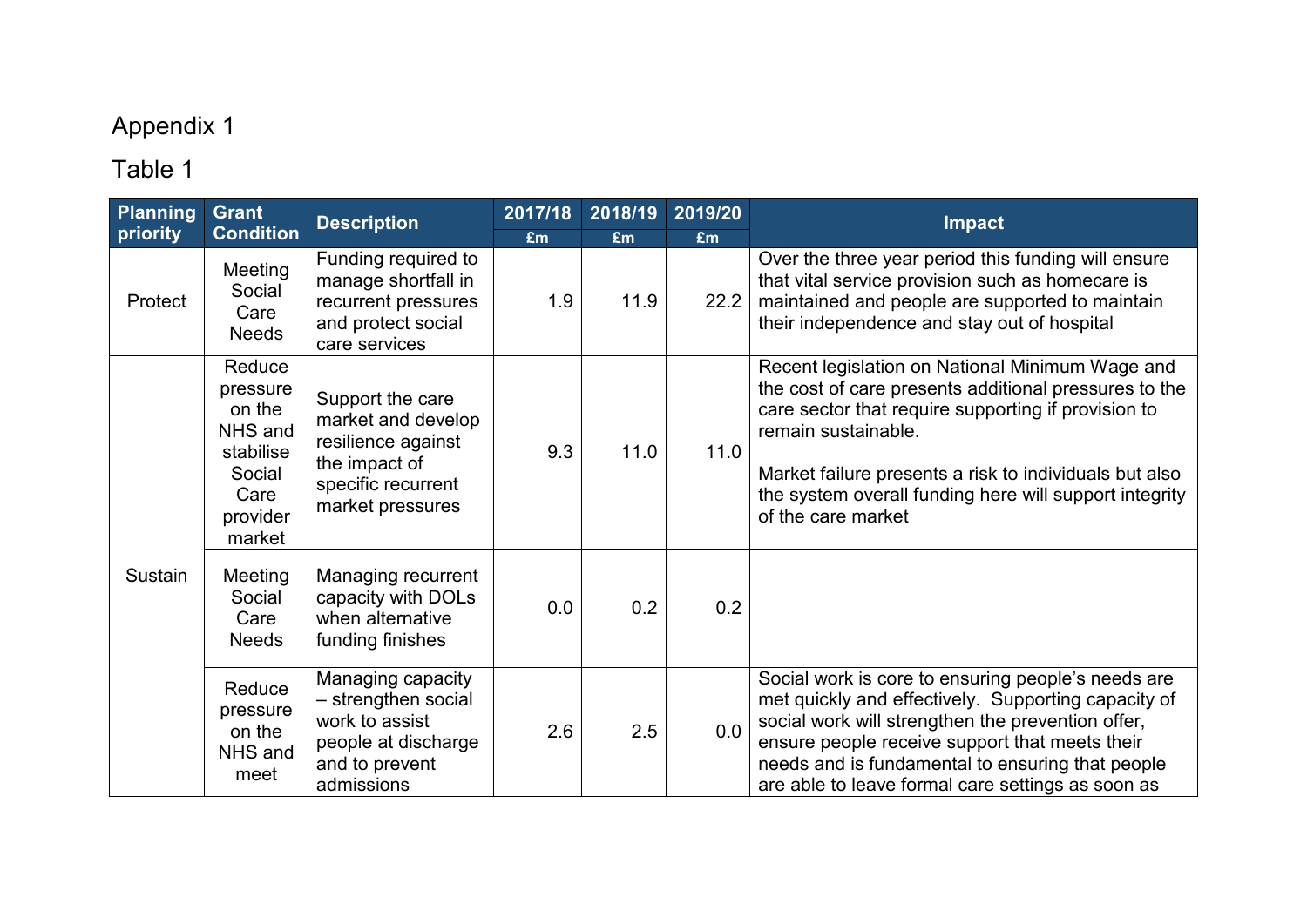| <b>Planning</b> | Grant                | <b>Description</b>                                                                                                         | 2017/18 | 2018/19 | 2019/20 | Impact                                                                                                                                                                                                                                                                                                                                                                                  |  |
|-----------------|----------------------|----------------------------------------------------------------------------------------------------------------------------|---------|---------|---------|-----------------------------------------------------------------------------------------------------------------------------------------------------------------------------------------------------------------------------------------------------------------------------------------------------------------------------------------------------------------------------------------|--|
| priority        | <b>Condition</b>     |                                                                                                                            | £m      | £m      | £m      |                                                                                                                                                                                                                                                                                                                                                                                         |  |
|                 | social<br>care need  |                                                                                                                            |         |         |         | they are medically fit. Resources here will enable<br>services to be flexed according to pressure within<br>the system.<br>Investing in social work will reduce pressures on the<br>NHS and supports the PI agenda. The invest to<br>save element here will be realised through better<br>management of needs and management of flow<br>through the system.                             |  |
|                 |                      |                                                                                                                            |         |         |         | Note: of the £2.6m in 2017/18, £1m will need to be<br>carried forward into 2018/19 to reflect recruitment<br>timescales, therefore £3.5m will be spent in<br>2018/19. For 2019/20 it is the intention for the<br>investment to remain at 2018/19 levels (£3.5m) but<br>the additional capacity should be self-financing<br>through savings delivered in the Purchase of Care<br>budget. |  |
| Invest<br>and   | Reduce<br>pressure   | Expansion of<br>prevention schemes<br>- social prescribing<br>and community/care<br>navigation schemes<br>- Invest to save | 0.7     | 0.7     | 0.0     | Social prescribing has been evidenced to divert<br>demand from formal care services, especially<br>hospitals. Combined with an offer that builds on<br>community resilience and capacity this initiative is<br>designed to support demand management<br>initiatives and enhance community ability to respond<br>to need                                                                 |  |
| Improve         | on the<br><b>NHS</b> | Respond to care<br>pressures – micro<br>commissioning<br>invest to save pilot                                              | 0.1     | 0.0     | $-0.1$  | Homecare is a key service in ensuring people can<br>stay out of hospital and be discharged quickly when<br>they are medically fit. Micro commissioning<br>initiatives have been shown to have a positive<br>impact on homecare capacity in similar rural areas.<br>Increased capacity in the system is designed to be                                                                   |  |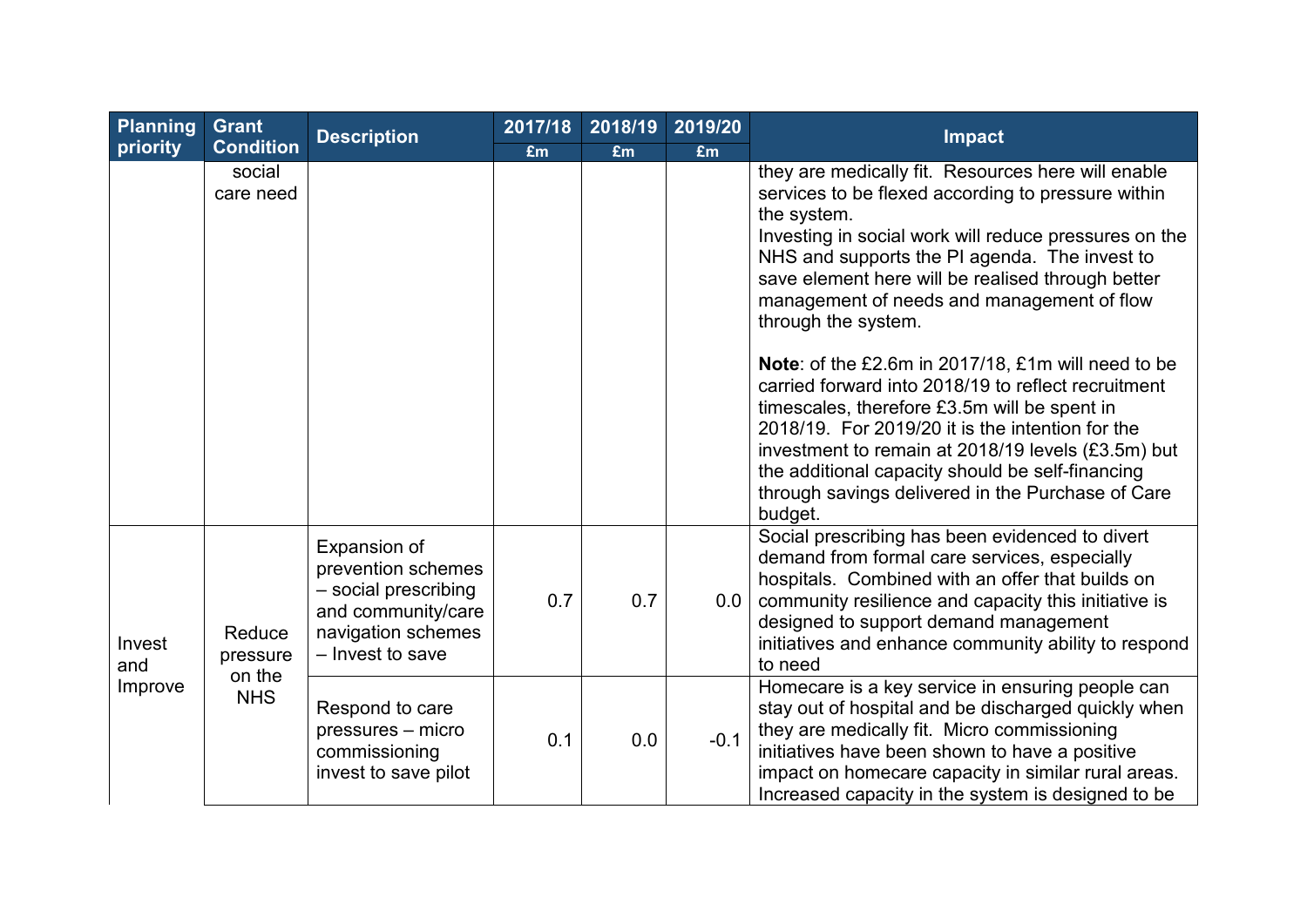| <b>Planning</b> | <b>Grant</b>     | <b>Description</b>                                                                                                                                                                                                                 | 2017/18 | 2018/19 | 2019/20 | <b>Impact</b>                                                                                                                                                                                                                                                                                                                                                                                                                                                                                                                                                                                                                                                                                                |
|-----------------|------------------|------------------------------------------------------------------------------------------------------------------------------------------------------------------------------------------------------------------------------------|---------|---------|---------|--------------------------------------------------------------------------------------------------------------------------------------------------------------------------------------------------------------------------------------------------------------------------------------------------------------------------------------------------------------------------------------------------------------------------------------------------------------------------------------------------------------------------------------------------------------------------------------------------------------------------------------------------------------------------------------------------------------|
| priority        | <b>Condition</b> |                                                                                                                                                                                                                                    | £m      | £m      | £m      |                                                                                                                                                                                                                                                                                                                                                                                                                                                                                                                                                                                                                                                                                                              |
|                 |                  |                                                                                                                                                                                                                                    |         |         |         | sustainable without additional funding after the first<br>two years                                                                                                                                                                                                                                                                                                                                                                                                                                                                                                                                                                                                                                          |
|                 |                  | Managing transfers<br>of care - Trusted<br>assessor                                                                                                                                                                                | 0.2     | 0.2     | 0.2     | Managing transfers of care and implementing the<br>HICM requires a number of joint initiatives between<br>social care and health partners.                                                                                                                                                                                                                                                                                                                                                                                                                                                                                                                                                                   |
|                 |                  | <b>Managing transfers</b><br>of care - through<br>invest to save<br>programme for<br>example discharge<br>to assess; home<br>support wrap<br>around service;<br>accommodation<br>based reablement<br>and active<br>assessment beds | 5.1     | 0.5     | 0.2     | Key elements of the pathway are trusted assessor<br>and discharge to assess. The implementation of<br>these will be supported by an enhanced, wrap<br>around, home care offer and additional capacity in<br>reablement beds - these initiatives will support the<br>reduction of delayed transfers of care and provide a<br>better quality of care for people in this pathway<br>Many of these initiatives are to be run as pilots to<br>evaluate outcomes and put in place sustainable<br>funding based on the part of the system where<br>benefits accrue. There may be a requirement to<br>c/fwd an element of the 2017/18 funding depending<br>on the progress and timing of implementing each<br>pilot. |
|                 |                  | Enhanced<br>community offer for<br>carers - 3 year<br>invest to save pilot                                                                                                                                                         | 0.1     | 0.1     | 0.1     | Carers are key to supporting people to stay safe<br>and independent. Additional funding here will work<br>alongside newly commissioned carers service to<br>ensure that carers are fully supported to have a<br>good quality of life                                                                                                                                                                                                                                                                                                                                                                                                                                                                         |
|                 |                  | <b>Enhanced flexible</b><br>dementia offer - 3                                                                                                                                                                                     | 0.2     | 0.2     | 0.2     | Providing support that enables people with<br>dementia to stay in their own homes is a priority for                                                                                                                                                                                                                                                                                                                                                                                                                                                                                                                                                                                                          |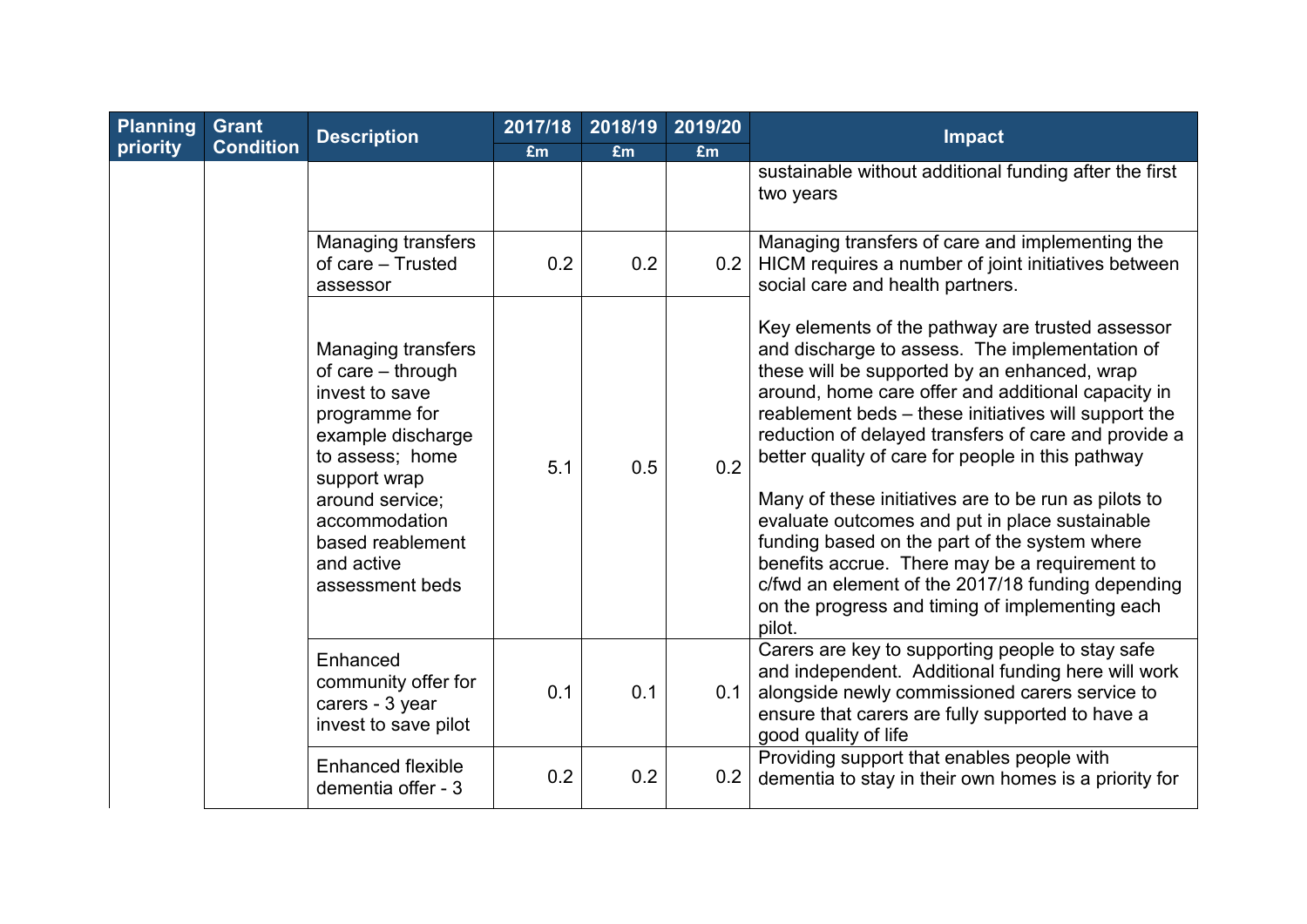| Planning | <b>Grant</b>     | <b>Description</b>             | 2017/18 | 2018/19 | 2019/20 | <b>Impact</b>                                                                                      |
|----------|------------------|--------------------------------|---------|---------|---------|----------------------------------------------------------------------------------------------------|
| priority | <b>Condition</b> |                                | £m      | £m      | £m      |                                                                                                    |
|          |                  | year invest to save            |         |         |         | both health and social care. This funding will                                                     |
|          |                  | pilot                          |         |         |         | enhance the existing offer and allow innovations in                                                |
|          |                  |                                |         |         |         | service to be implemented and tested for success.                                                  |
|          |                  |                                |         |         |         | This service will support people with dementia to be                                               |
|          |                  |                                |         |         |         | discharged safely from formal care settings.                                                       |
|          |                  |                                |         |         |         | Providing sufficient support when people with<br>mental health problems leave formal care services |
|          |                  | Reduce DTOC                    |         |         |         | is crucial in ensuring people can settle and establish                                             |
|          |                  | mental health                  | 0.2     | 0.2     | 0.2     | their independence. We are working with mental                                                     |
|          |                  | services                       |         |         |         | health colleagues to formulate the most effective                                                  |
|          |                  |                                |         |         |         | mechanisms that will support discharge from                                                        |
|          |                  |                                |         |         |         | hospitals and formal care settings.                                                                |
|          | <b>Total</b>     |                                | 20.4    | 27.5    | 34.2    |                                                                                                    |
|          |                  | iBCF as per 2017 Spring Budget | $-18.6$ | $-11.9$ | $-5.9$  |                                                                                                    |
| Funded   |                  | iBCF as per 2015 Spending      | $-1.9$  | $-15.8$ | $-28.4$ |                                                                                                    |
| by:      |                  | <b>Review</b>                  |         |         |         |                                                                                                    |
|          |                  | <b>Total</b>                   | $-20.4$ | $-27.7$ | $-34.3$ |                                                                                                    |
|          | <b>Balance</b>   |                                | 0.0     | $-0.2$  | $-0.1$  |                                                                                                    |